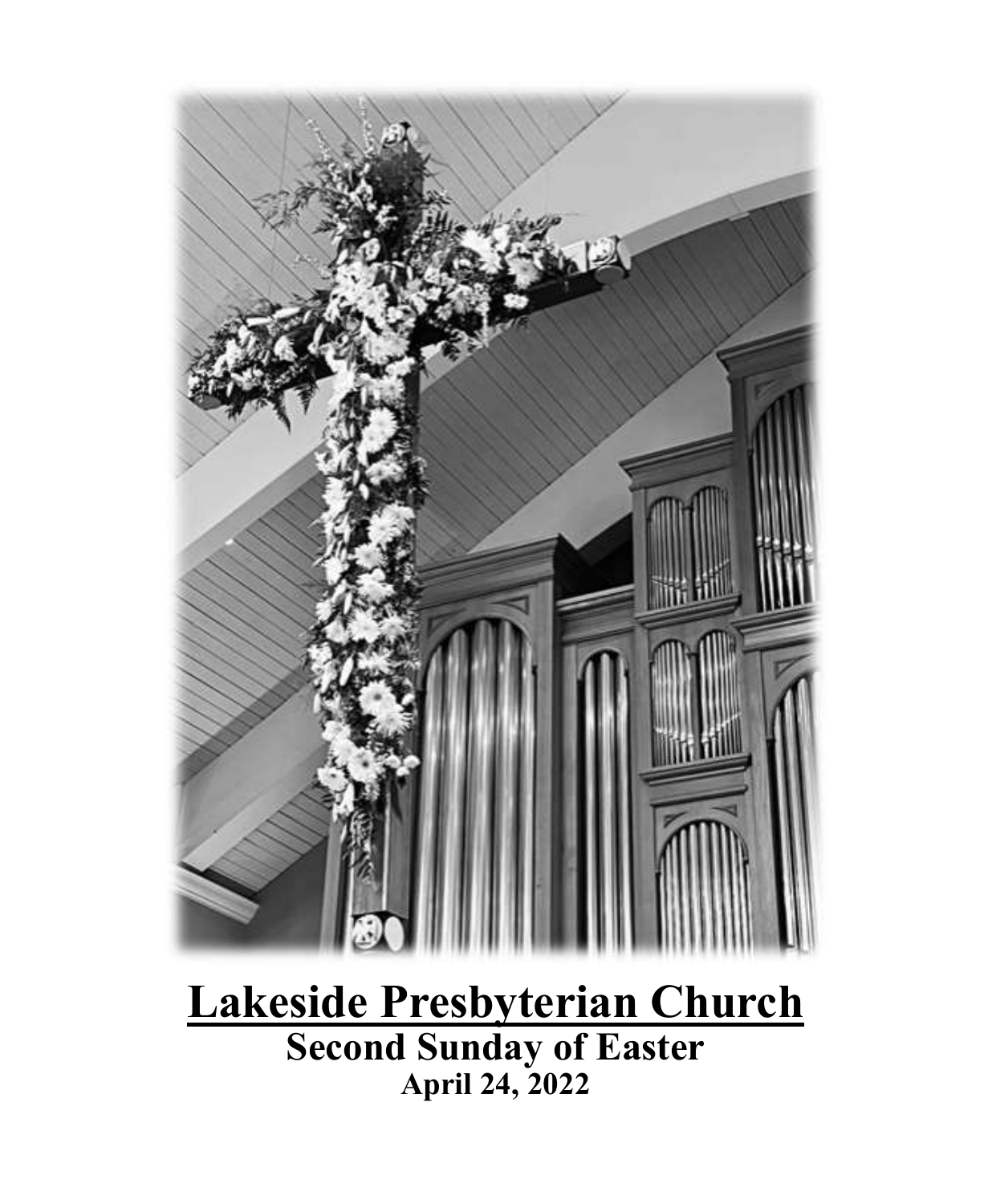# **Lakeside Presbyterian Church Second Sunday of Easter April 24, 2022**

## **ORGAN VOLUNTARY** *Adagio from Symphony V* Charles-Marie Widor

## **WELCOME AND NEWS**

**INTROIT** *Christ is Alive!* TRURO

*Christ is alive! Let Christians sing. The cross stands empty to the sky. Let streets and homes with praises ring. Love, drowned in death, shall never die.*

### **\*CALL TO WORSHIP** Psalm 150

Christ is risen! **Christ is risen indeed!** Alleluia! Celebrate God in this sacred space! Celebrate God in all places under heaven! **Give praise for God's mighty deeds! Give praise for God's resurrecting power!** Praise God with a fanfare of trumpets. **Praise God with the harp and the cello!** Praise God with tambourines and dancing! **Praise God with flutes and guitars!** Praise God with cymbals and drums! **Let everything with life and breath praise God!**

**\*HYMN #238** *Thine is the Glory* JUDAS MACCABEUS

#### **\*PRAYER OF ADORATION**

# **CALL TO CONFESSION**

#### **PRAYER OF CONFESSION**

**God of the empty tomb and our empty hearts, when we are afraid to speak our faith in the world, forgive us and help us to find our voice. When we are afraid to forgive and to love again, forgive us and give us the power to forgive. When we are afraid to stand up to misguided authority, join with the weak to make us all strong. When we are confined by our hurts, touch us with your wounded hands and set us free. When we are locked behind our doubts and fears, pass through our barricades, open our hearts, and give us peace. Amen.**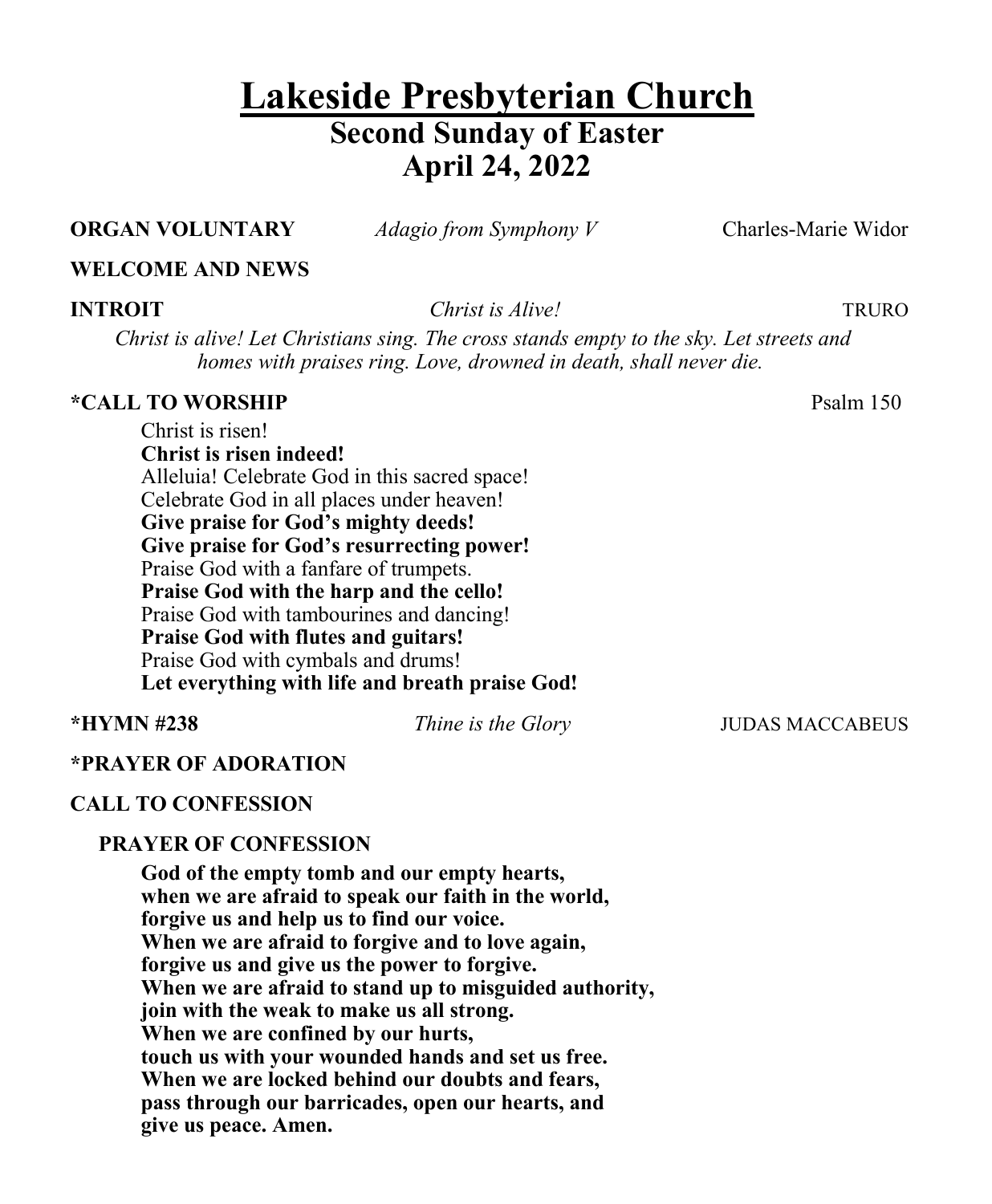# **DECLARATION OF FORGIVENESS**

#### **\*PASSING THE PEACE**

The Peace of Christ be with you. **And also with you.**

#### **\*GLORIA PATRI** HYMN #581

#### **CHILDREN'S MOMENT** Claire Miller

(Please note that children who come forward may be visible to our online audiences.)

# **OFFERING INVITATION**

|                                                                                 | praise God above, ye heavenly host; praise Father, Son, and Holy Ghost. Amen. |                  |  |  |
|---------------------------------------------------------------------------------|-------------------------------------------------------------------------------|------------------|--|--|
| Praise God, from whom all blessings flow; praise God, all creatures here below; |                                                                               |                  |  |  |
| *DOXOLOGY                                                                       |                                                                               | <b>HYMN #606</b> |  |  |
| <b>OFFERTORY</b>                                                                | Prelude in G Major (WTC II)                                                   | J. S. Bach       |  |  |

#### **\*PRAYER OF DEDICATION**

**ANTHEM** *If we believe that Jesus died and rose again* John Goss

*If we believe that Jesus died and rose again, ev'n so them also which sleep in Jesus, will God bring with Him. Wherefore comfort one another with these words.*

## **PRAYER FOR ILLUMINATION**

| <b>ACTS READING</b>                                                                                                                                                                                                                                                                              | Acts $5:27-32$ | (N.T. p.123) |
|--------------------------------------------------------------------------------------------------------------------------------------------------------------------------------------------------------------------------------------------------------------------------------------------------|----------------|--------------|
| <b>GOSPEL READING</b>                                                                                                                                                                                                                                                                            | John 20:19-31  | (N.T. p.115) |
| $\mathbf{r}$ and $\mathbf{r}$ and $\mathbf{r}$ and $\mathbf{r}$ and $\mathbf{r}$ and $\mathbf{r}$ and $\mathbf{r}$ and $\mathbf{r}$ and $\mathbf{r}$ and $\mathbf{r}$ and $\mathbf{r}$ and $\mathbf{r}$ and $\mathbf{r}$ and $\mathbf{r}$ and $\mathbf{r}$ and $\mathbf{r}$ and $\mathbf{r}$ and |                |              |

For the Word of God in scripture, For the Word of God among us, For the Word of God within us. **Thanks be to God.**

## **SERMON** The Rev. Dr. Louisa W. Unphres

**\*HYMN #250** *In the Bulb There Is a Flower* PROMISE

#### **PRAYERS OF THE PEOPLE**

The Lord be with you. **And also with you.** Lift up your hearts. **We lift them to the Lord.** Let us give thanks to the Lord our God. **It is right to give our thanks and praise.**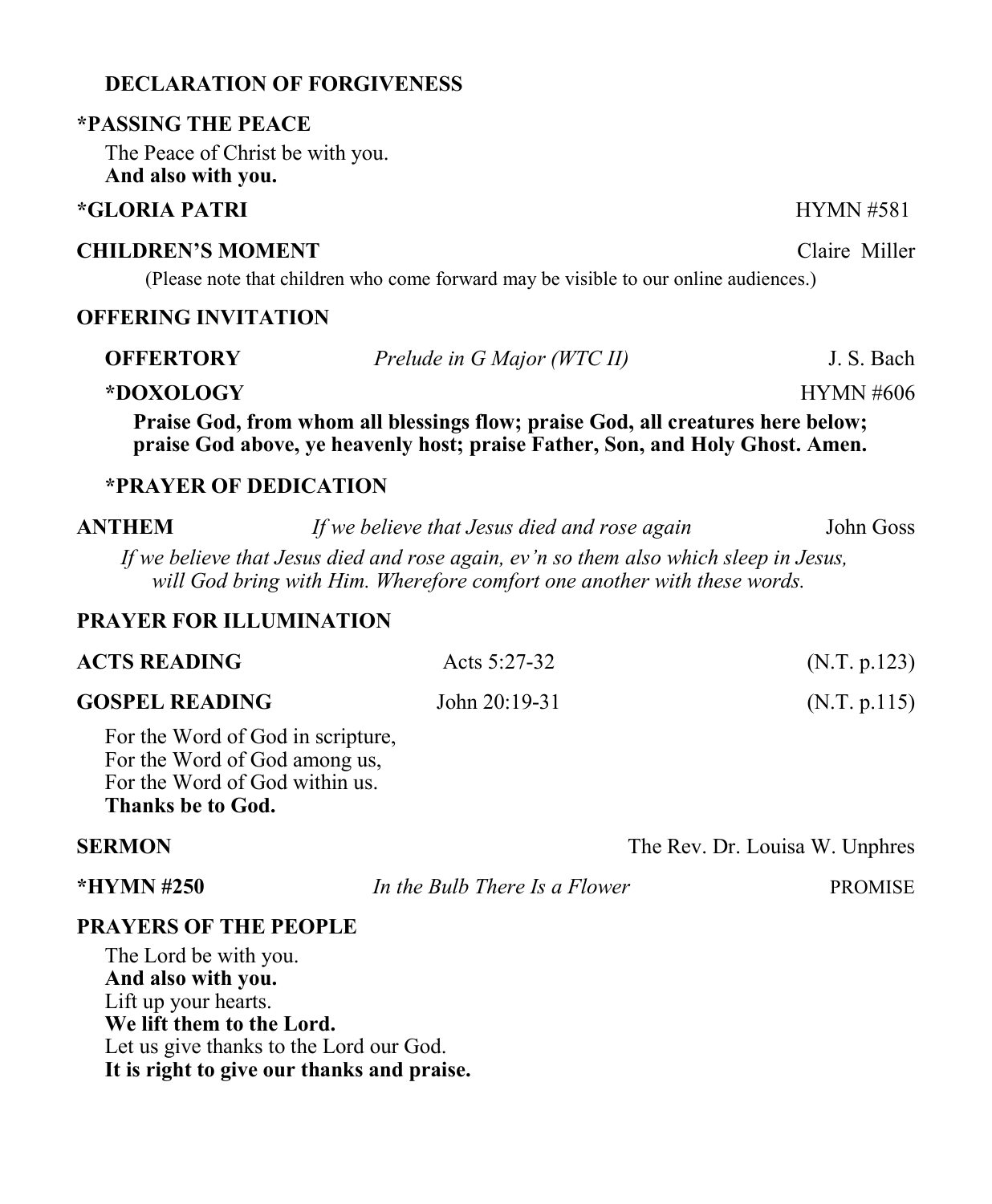# **THE LORD'S PRAYER**

**Our Father, who art in heaven, hallowed be thy name. Thy kingdom come, thy will be done, on earth as it is in heaven. Give us this day our daily bread and forgive us our debts as we forgive our debtors, and lead us not into temptation, but deliver us from evil. For thine is the kingdom, the power, and the glory, forever. Amen.**

**\*HYMN #236** *The Strife is O'er* VICTORY

**\*CHARGE AND BENEDICTION**

# **\*OUR BLESSING TO EACH OTHER** AR HYD Y NOS

**May the Lord, our gracious Father, bless you this day; Give you peace and hope and courage, along your way. May you stay within God's keeping, in your waking, in your sleeping. In your joy and in your weeping: God be with you.**

**POSTLUDE** *Christ lag in Todesbanden* J. S. Bach

*\*Those who are able, please stand*

*The flowers in the sanctuary are in honor of Andrew Nash's Bachelor of Music Education degree.*

Permission to podcast/stream the music in this service obtained from ONE LICENSE with license #A-715941. All rights reserved. Liturgy (including Call to Worship and Confession) by *Sarah Are A Sanctified Art LLC | sanctifiedart.org*



**Lakeside Presbyterian Church, Inc.** 

**Worship · Learn · Serve** 2690 Dixie Highway, Lakeside Park, KY 41017

**Church telephone** 859-341-1963 **Church Office:** Monday through Thursday **10:00 a.m. to 2:00 p.m.**



News

Donate

#### **www.lakesidechurch.org lakeside@lakesidechurch.org**

**Co-Pastor** The Rev. Nancy Ross-Zimmerman — nancy@lakesidechurch.org **Co-Pastor** The Rev. Dr. Louisa W. Umphres — louisa@lakesidechurch.org **Director of Music** Stephanie Nash — snash@lakesidechurch.org **Organist** Thom Miles — thom alakesidechurch.org **Director of Technology** Peter Teremi— peter@lakesidechurch.org<br> **Financial Assistant** Desma Borland — desma@lakesidechurch.org Desma Borland — desma@lakesidechurch.org **Director of Operations** Heather Vest — heather@lakesidechurch.org<br> **Preschool Director** Cindy Sheehan — preschool@lakesidechurch.org Cindy Sheehan — preschool@lakesidechurch.org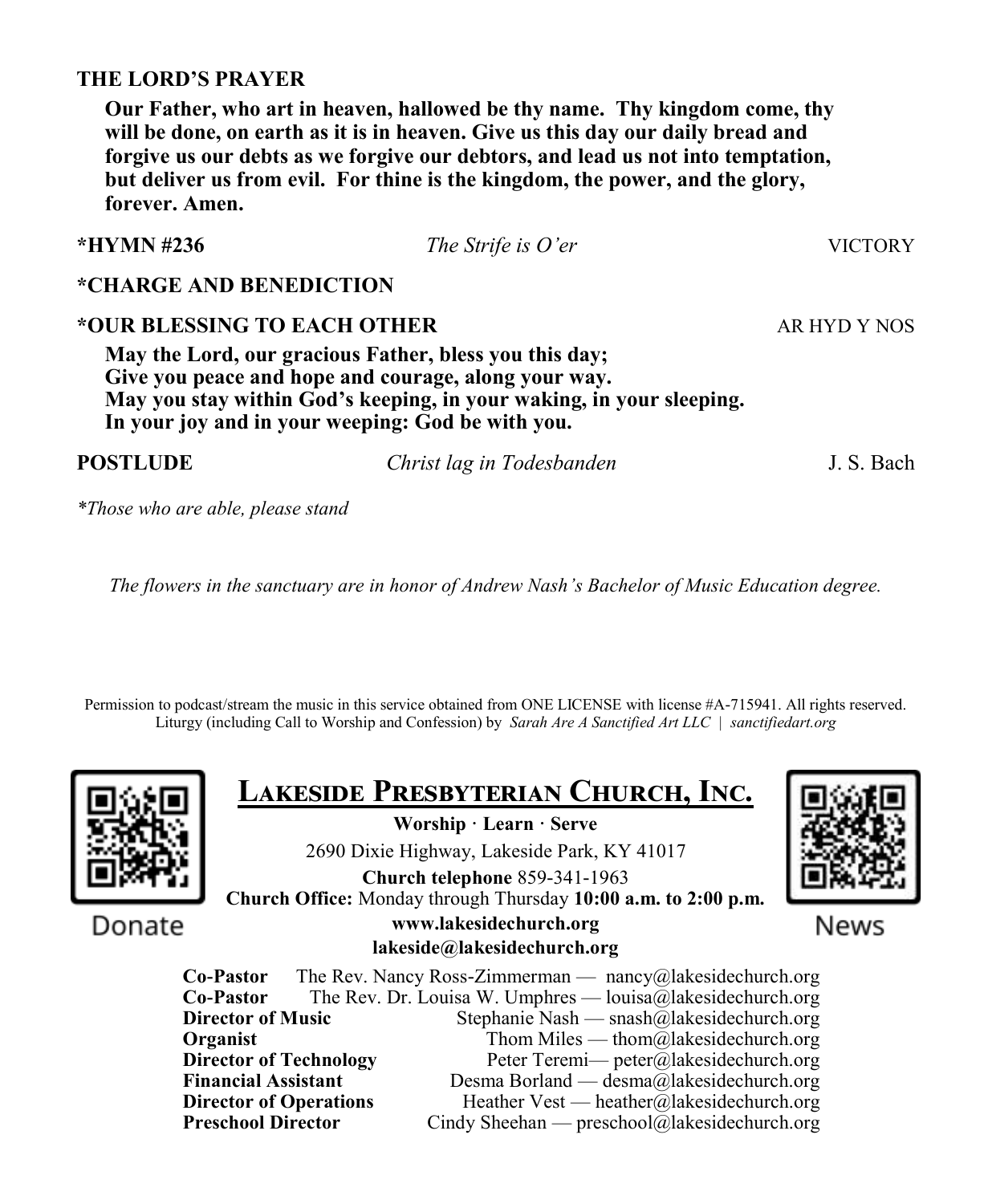JESUS CHRIST: RESURRECTION



This Easter text, first in French and later in English, was written to fit the music, a chorus created for Handel's oratorio Joshua and moved to Judas Maccabeus in 1751. It grew widely popular following its use at the First Assembly of the World Council of Churches in 1948.

TEXT: Edmond Louis Budry, 1884; trans. R. Birch Hoyle, 1923, alt. MUSIC: George Frederick Handel, 1748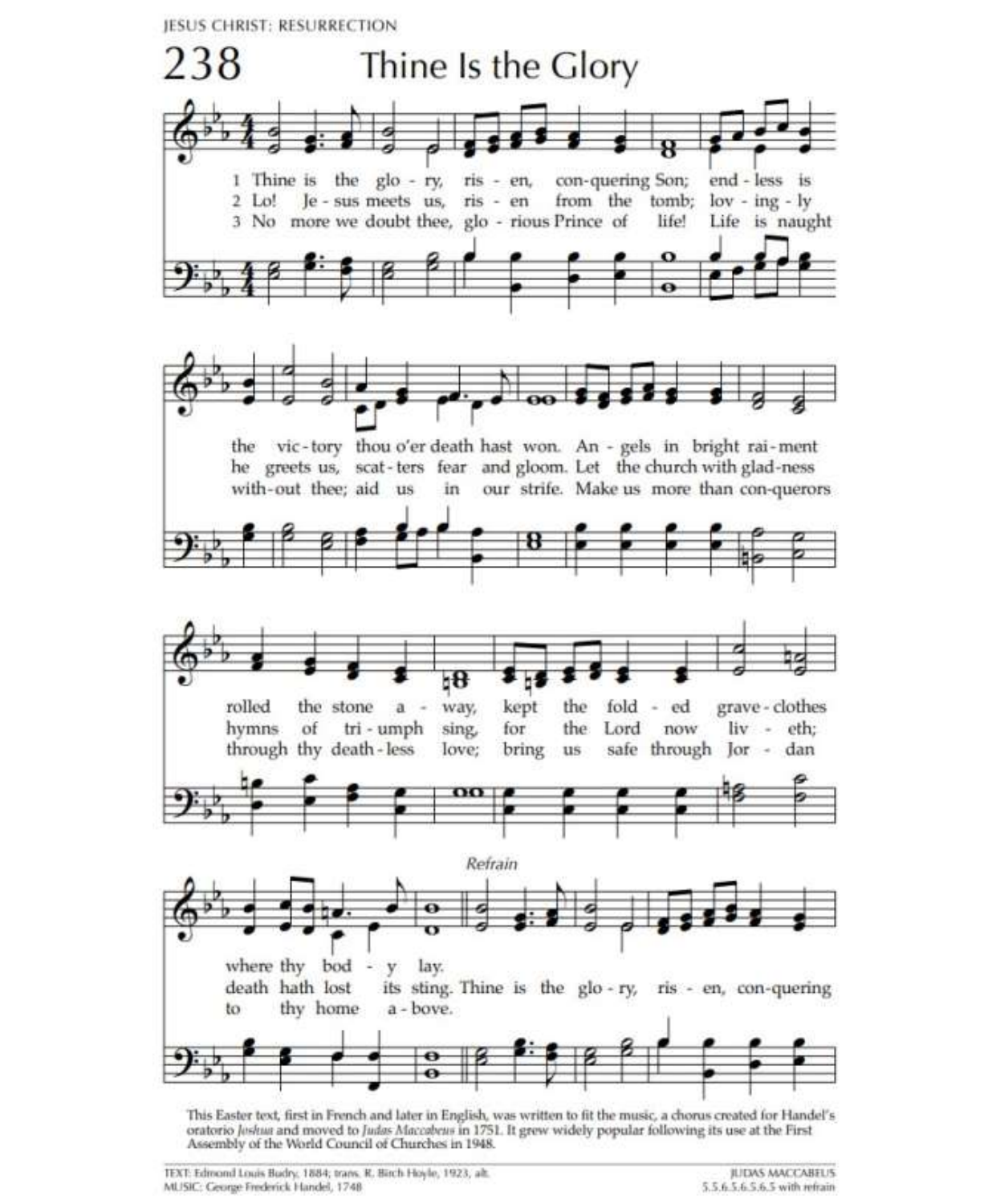



The writing of this hymn was spurred by a line from the poet T. S. Eliot: "In my end is my beginning." Shortly after this piece was completed, the author/composer's husband was diagnosed with what proved to be a terminal malignancy, and the original anthem version of this hymn was sung at his funeral.